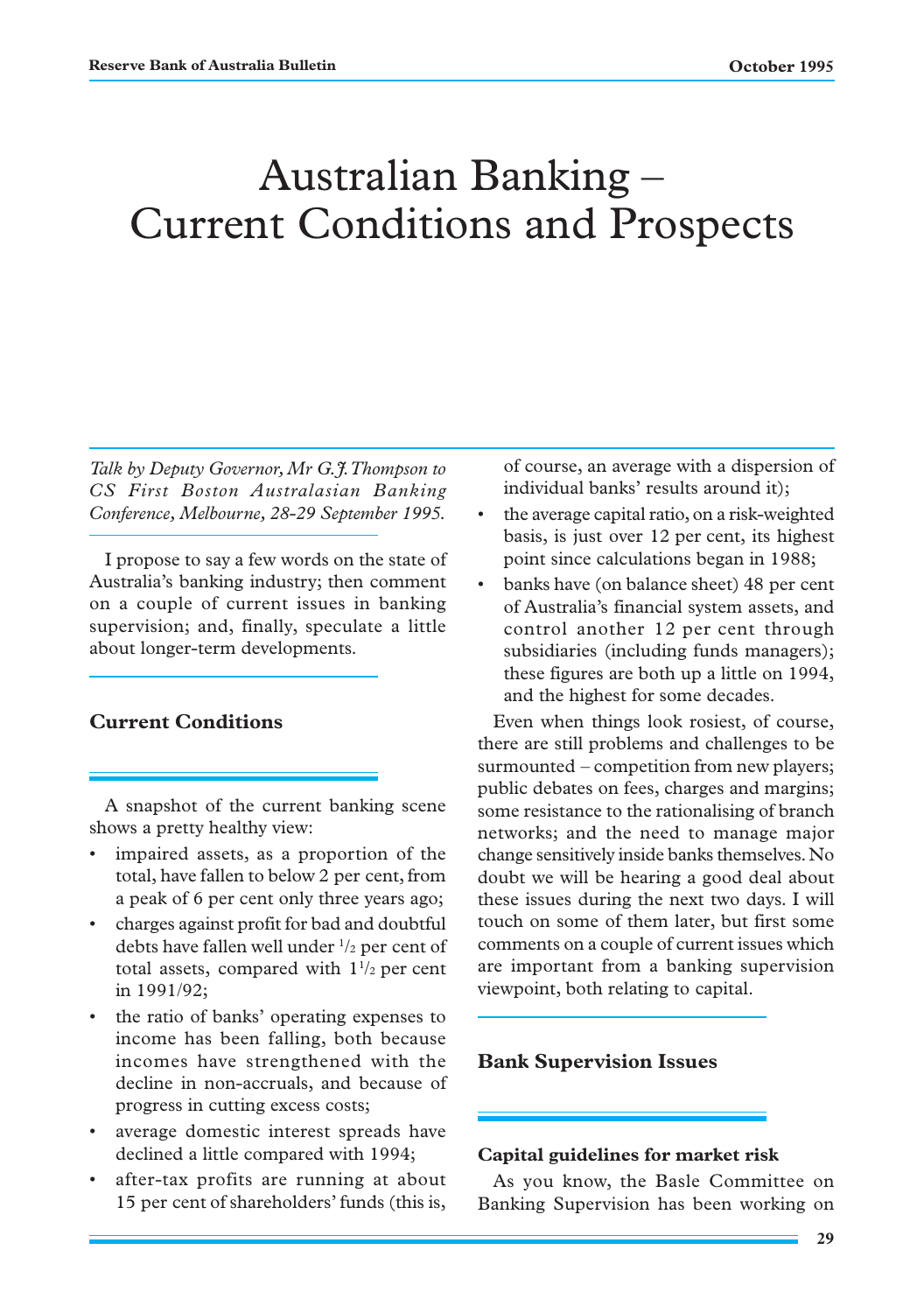capital adequacy guidelines for market risk for some years. The Committee plans to finalise these by the end of 1995, providing then a two-year phase-in before they became fully effective at end 1997.

We have reviewed Basle's latest draft (issued in April 1995) and, after taking account of views from Australian banks, we've sent final comments to the Committee. They are available to anyone who is interested.

With the option of using internal models now made available, in addition to the standard model originally proposed, we are endorsing the general framework of the guidelines.

We have, however, queried the arbitrariness of some of the adjustment factors which may be applied to the results of internal models, and we wonder whether the final capital charges produced by this scaling of model results might not prove over-conservative. (If so, this could work against Basle's laudable objective of encouraging banks to develop models best suited to their particular operations.) We have also suggested that the list of acceptable internal models might be expanded beyond ones based on 'value at risk'.

On points of detail, we reiterated our earlier concerns about:

- the validity of (and need for) a third tier of capital; and
- the differences which will arise in the risk-weighting of certain credit exposures depending on whether they are held in the trading or non-trading book of a bank.

If these particular provisions remain in the final guidelines we will need to decide how far to apply them in Australia. This is a tricky area. On the one hand, we alone 'carry the can' for supervision of Australian banks and need to be comfortable with the capital requirements applying to them. On the other hand, as banking becomes increasingly an international industry, strong 'competitive equity' arguments can be made against significant local departures from capital rules which will be adopted widely around the world.

For all the effort which has gone into this particular reform, we estimate that the market risk proposals will probably add little to *minimum* required capital for the Australian banking system, given present levels and types of trading activities. (For banks with only modest trading operations there would be virtually no impact. Even for some banks with substantial activity there could be little overall effect, because offsetting positions in the trading book are given recognition not permitted under current rules.) Even where required minimum capital goes up, the size of current buffers would substantially reduce the need actually to raise more capital.

Late in 1994 our supervisors commenced a program of on-site visits relating to management of market risks by banks. This is helping us prepare for the task of assessing the adequacy of internal systems for those banks wishing to use them in calculating capital requirements.

## **Capital, competition and risk**

One particularly intriguing feature of the current scene is the combination of:

- **•** robust levels of bank capitalisation;
- **•** the recent history of after-tax rates of return on shareholders' funds in the mid to high 'teens; and
- **•** strong competition for a share of the available lending business – which is growing, but not rapidly.

As noted earlier, the average ratio for all eligible capital in mid year was just over 12 per cent. Perhaps more significantly, the average *Tier 1* ratio was a little over 9 per cent, compared with the required minimum of 4 per cent; the range for Australian-owned banks was from around 7 to around 12 per cent.

I don't know what the 'right' amount of capital in the banking system is. And, as a supervisor, I hesitate even to suggest that there could be too much of it! But, even allowing for an expected increase when the economy and borrowers are doing well, current capitalisation seems rather comfortable.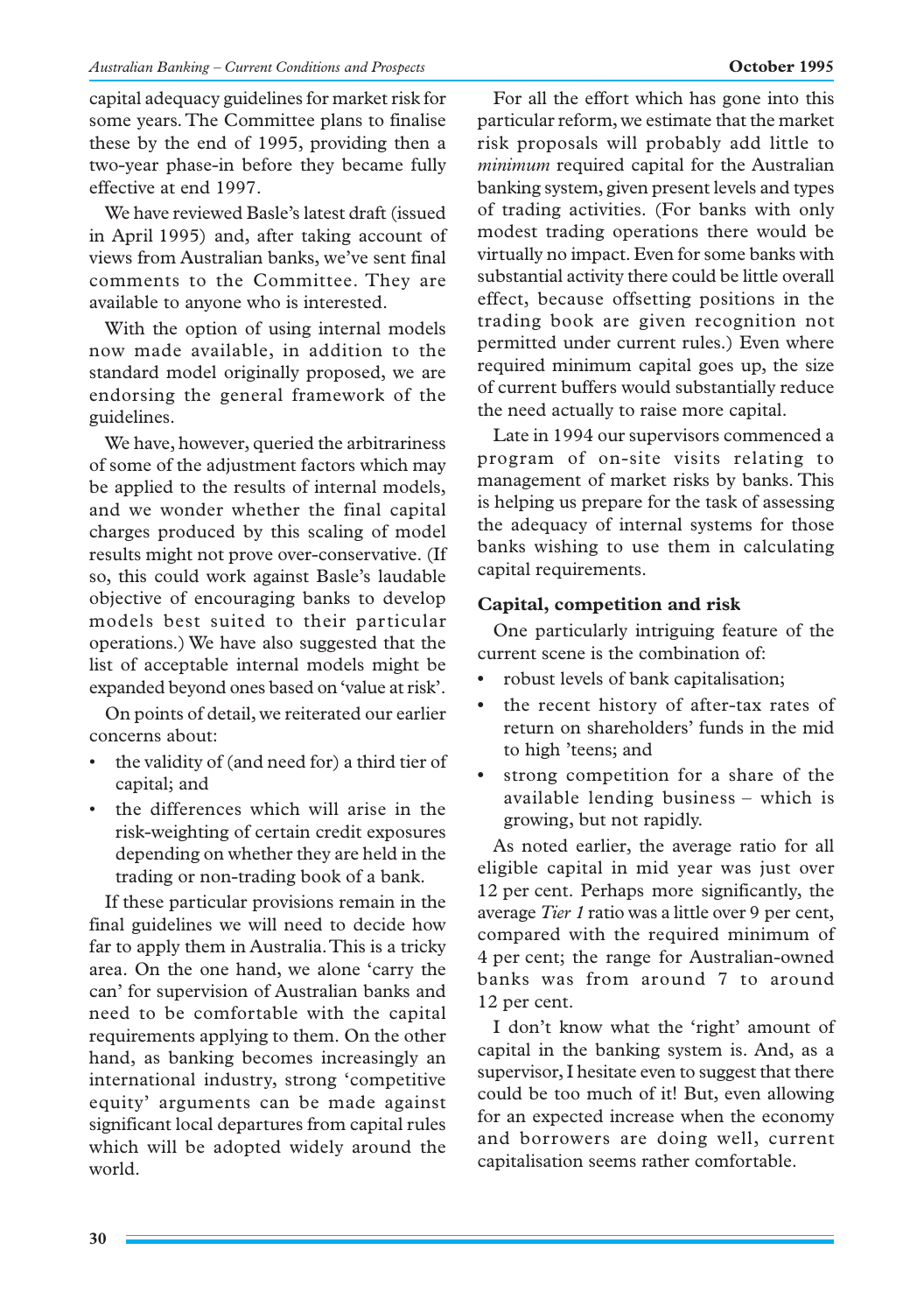Banks will almost certainly have difficulty maintaining recent returns for shareholders with capital around this level. While competitive pressures are hardly abating, the sources of 'easy' gains in profitability from reduced bad debt expenses and cuts in operating costs have largely been depleted.

Of course, one way for tensions in the present conjuncture to be lessened would be for shareholders to realise that a continuation of post-tax earning rates around or above 15 per cent is a rather 'big ask', when underlying inflation is around 2-3 per cent. (And banks with no need to tap the market for new capital might begin to question why they have to meet the market's demand for levels of profitability which see their share prices at  $1\frac{1}{2}$ -2 times net worth.)

Adjustment will also take place through a trimming in capital ratios, which can occur in three basic ways.

The *first* is through acquisitions, either domestically or overseas. It's no secret that the former is getting a lot of attention of late. This seems driven partly by a desire to utilise better existing capital, but also to spread the capital cost of expensive new technology, and as a quick way of building market share where banks see long-run opportunities but are currently under-represented.

I suspect that Australia has more generalist banks than it can support in the long-run, and that pressures for consolidation will persist. This will promote the efficiency of the banking system, and should therefore be in the long-run interests of bank customers. Of course, concerns need to be addressed about the potential for competition to suffer as numbers decline. While it is impossible to put such worries to rest conclusively, I believe they should be substantially allayed if full account is taken of the ways in which new technologies and innovation are making banking more 'contestable' – not only by non-banks, but also by banks which might not have a strong physical presence in a particular geographic market.

A *second* set of ways to trim capital comprises returning it directly to shareholders, increasing dividends and making dividend reinvestment programs less attractive. Some banks have, of course, taken these options recently or are planning to do so. The RBA has to approve any return of capital, with permission depending on a bank's capital position remaining adequate after the repayment, taking into account our assessment of the bank's overall condition.

The *third* option is to expand balance sheets, by bidding aggressively for business. While care is obviously required in the acquisition of any assets, experience from the late 1980s suggests that this course is clearly the most risky when competition for available business is already strong. Our on-site visits to look at credit systems indicate that banks are better placed now to avoid the sorts of problems which arose from the rush-to-lend in the 1980s – systems for credit assessment and review have been strengthened in the intervening years. (Of course, economic circumstances are also different, particularly in not featuring the asset price inflation of the earlier period.) But experience also tells us that well-designed risk management systems can still be compromised if other pressures are strong enough.

Against this background, we will be watching closely for any signs of widespread resurgence in imprudent lending. Of course, the main responsibility for such vigilance rests with boards and senior management in banks themselves.

Some wariness about the possibility of credit standards slipping in circumstances of high capital ratios is also evident in the United States and the United Kingdom. For instance, the President of the Fed of New York recently said:

'One of the most important challenges banks and supervisors face is to guard against a significant weakening in credit standards. In the aftermath of the 1990-91 stringency in credit, it was not surprising – and even desirable – to see some easing in credit standards. Of late, however, it appears that increased competition among lenders for middle-market and large corporate business has produced a narrowing of margins and additional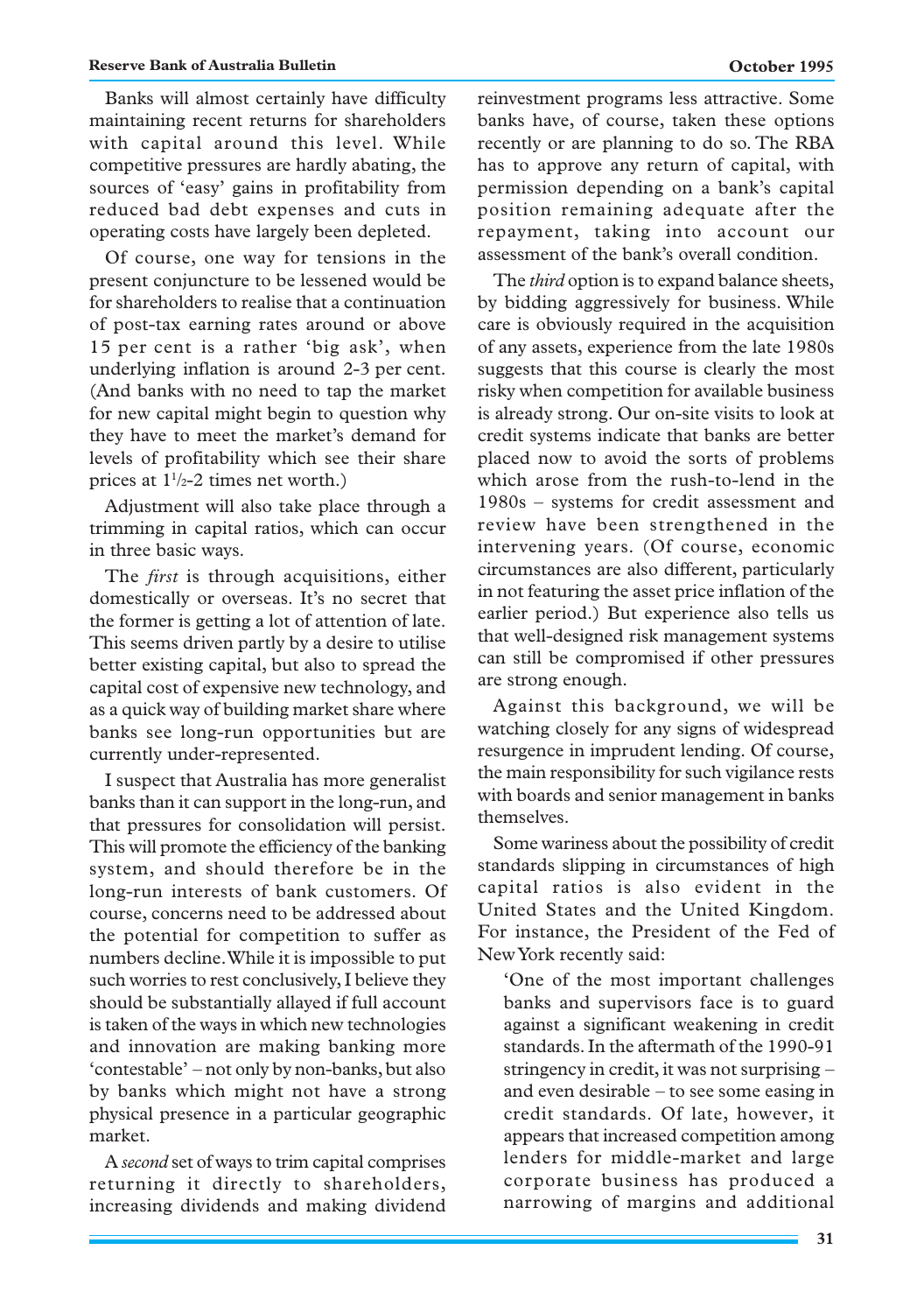relaxation in lending terms. Because experience has shown that easing of standards can be and often is overdone, it is incumbent on lenders and supervisors to ensure that future credit quality problems are avoided' (Bill McDonough, July 1995).

# **Longer-Term Trends in Banking**

Important forces shaping banking for the longer-term will be:

- **•** *increasing competition for traditional banking business,* from both non-bank financial intermediaries (such as mortgage brokers, insurance companies and superannuation funds), and from direct dealing between borrowers and capital markets (disintermediation); and
- **•** *technological change,* which is altering radically the way banks can deliver financial services to customers, as well as lowering their cost – the gradual 'electrification' of the payments system is perhaps the starkest example, but by no means the only one. While new technologies create opportunities for banks, they also heavily absorb management resources and strengthen the hand of competitors lacking traditional distribution networks.

In response to these challenges, the future of banking will no doubt include:

- **•** continuing introduction of new technology to both the design and delivery of services – with, *inter alia*, clear implications for branch networks;
- **•** further rationalisation of the industry to employ capital most efficiently;
- **•** greater focus by banks on areas where they have a comparative advantage – such as lending to small/medium-sized companies which is information-intensive and not readily susceptible to securitisation or disintermediation; and
- **•** more progress in unravelling crosssubsidies in the pricing of services – which

means *both* increased use of direct charging to recover the costs of transaction (and other) services *and* further contraction in banks' interest spreads.

Some of these developments will be controversial. Charging for services which have long been regarded as costless – a hangover from the days of regulation – is a rather topical case. Banks need to manage change in this area more sensitively than in recent months, especially in relation to low-income earners and customers least capable of adapting readily to changes in technology. That said, the broad shape of the necessary adjustments in pricing is clear enough if banks are successfully to meet the challenge of specialist competition, *and* if the nation's resources in banking are to be deployed efficiently. (Of course, the size of charges necessary for direct cost-recovery would be reduced by quicker progress in reforming the inefficient paper-based arrangements still used for the bulk of retail payments.)

Having acknowledged the competitive pressures on the banking system, I should also note that, it seems to me, the potential adverse consequences for banks are often overstated and the capacity of banks to adapt underestimated.

It is indeed probable that the share of financial system assets on banks' balance sheets will decline in coming years but, as already noted, this would be from the highest level in a long time. In addition, banks are not much restricted in the range of new financial services which they may offer in their own right or in subsidiaries, on balance sheet or off. They are, therefore, relatively free to participate in emerging markets. Two illustrations of this:

- The fastest growing sector of the financial system in the past decade has been funds management; banks, through subsidiaries, have been able to share more than proportionately in this expansion and now control around 27 per cent of assets under management, up from 21 per cent in 1990.
- The fact that mortgage originators are now responsible for a sizeable slice of total